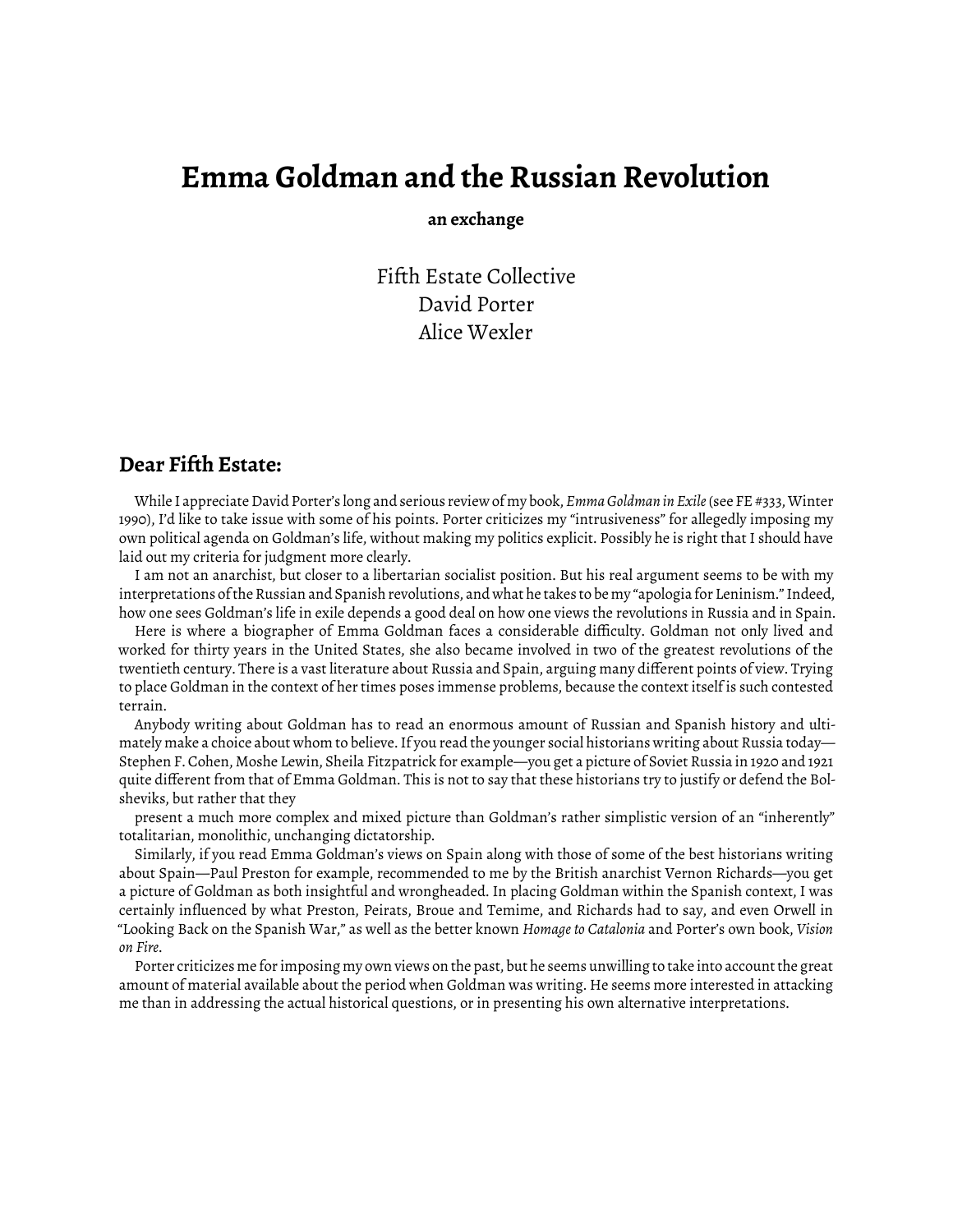For whom did Emma Goldman speak in 1920, and whose interests did she serve? What impact did she have on the prevailing discourse about Russia in the West? Certainly Goldman was not the first Western radical to criticize the Bolsheviks. Plenty of socialists and anarchists had done so before her, such as Bertrand Russell and John Spargo and Rudolph Rocker, as well as many conservatives and liberals.

Goldman, however, could speak with greater authority than most other critics, because she had been there, spoke Russian, and because she had once been a passionate pro-Soviet defender. She also had wide access to the anti-Soviet capitalist press, which was eager to print her attacks—the *New York Times*, the *New York World*, the *London Times* for example. Does Porter really think she had no influence at all?

Furthermore, the crucial issue for the West in the early 1920s vis-a-vis Russia was whether to normalize relations with the Bolsheviks or to isolate Russia through non-recognition and denial of trade and credit relations.

Most Russians, whether pro-Soviet or anti-Soviet, wanted closer relations with the West, which they felt would ease the internal dictatorship and make things easier for dissidents. It would also help Russia rebuild after seven catastrophic years of war (1914–1921).

Goldman herself admitted on occasion that she favored diplomatic recognition and normalization of relations with Soviet Russia by the West. Yet her book, *My Disillusionment…,* and most of her statements implicitly argue for opposing or isolating Russia further. And indeed, Russia remained a pariah state for most of the 1920s, with the United States refusing to recognize that country until 1933.

One has to remember that Goldman's anti-communism, even though it came from an anarchist perspective, was the prevailing wisdom about Russia in the West, and even the Left was deeply divided in its attitude toward the Bolsheviks. Her vision of herself as "a voice in the wilderness" was extremely exaggerated. To speak out against the Soviet Union placed one in the mainstream, not on the margins.

The deeper problem, though, lay with Goldman's claim that the Bolsheviks, as Marxists, were inherently and inevitably totalitarian, monolithic and incapable of change. Her arguments anticipated the later Cold War claims of Western Sovietologists regarding the Evil Empire of Russia. Such views, in my opinion and that of many historians, obscured rather than enhanced Western understanding of Russia and helped strengthen the Cold War and the militarization of both Russia and the U.S.

Clearly, Goldman in her heart was writing to warn radicals in the West, both socialists and anarchists, not to follow the Russian model of revolution.

This was an extremely important point, and Emma Goldman was certainly prescient. But her work addressed to mainstream audiences in the Western mainstream press clearly had a different impact.

Perhaps the more important question for the biographer, though, is not whether Emma Goldman was "right" or "wrong" about Russia, but why she saw Russia the way she did, what influences, conditions, preconceptions, expectations, values, may have shaped her angle of vision. Clearly Goldman's critique grew out of her anarchist commitments, and her view of the Bolshevik regime as a dictatorship over the proletariat did not differ too much from that of other anarchists who sooner or later turned against the Bolsheviks.

I certainly did not mean to reduce her political opposition to a psychological complaint. However, she herself felt quite strongly that her point of view had been influenced by her emotional state following her deportation. One clear symptom of her depression in Russia, in my view, was her lack of interest in the impact of the revolution on women—which after all had been one of her great concerns in the United States—and her failure to pursue any leads to explore or study the situation of Russian women. To deny the psychological element, then, would be to deny the legitimacy of her own subjectivity, to claim to speak for her in ways that were not true to her own experience, to impose on her our own need for heroes.

Recent events especially raise new questions about Emma Goldman's life. Emma would have been thrilled by the growing liberalization in the Soviet Union and Eastern Europe, but disturbed by the apparent rush toward capitalism. She would also have been surprised, I think, at the extent to which Communist regimes have shown themselves more capable of transformation than capitalist ones, which remain staunchly entrenched. And she would have been dismayed by the persistence of anti-Semitism and rising tides of nationalism, with renewed threats of pogroms.

So perhaps the important point is to reconsider her life in light of these events, and to ask what else we may learn from her today.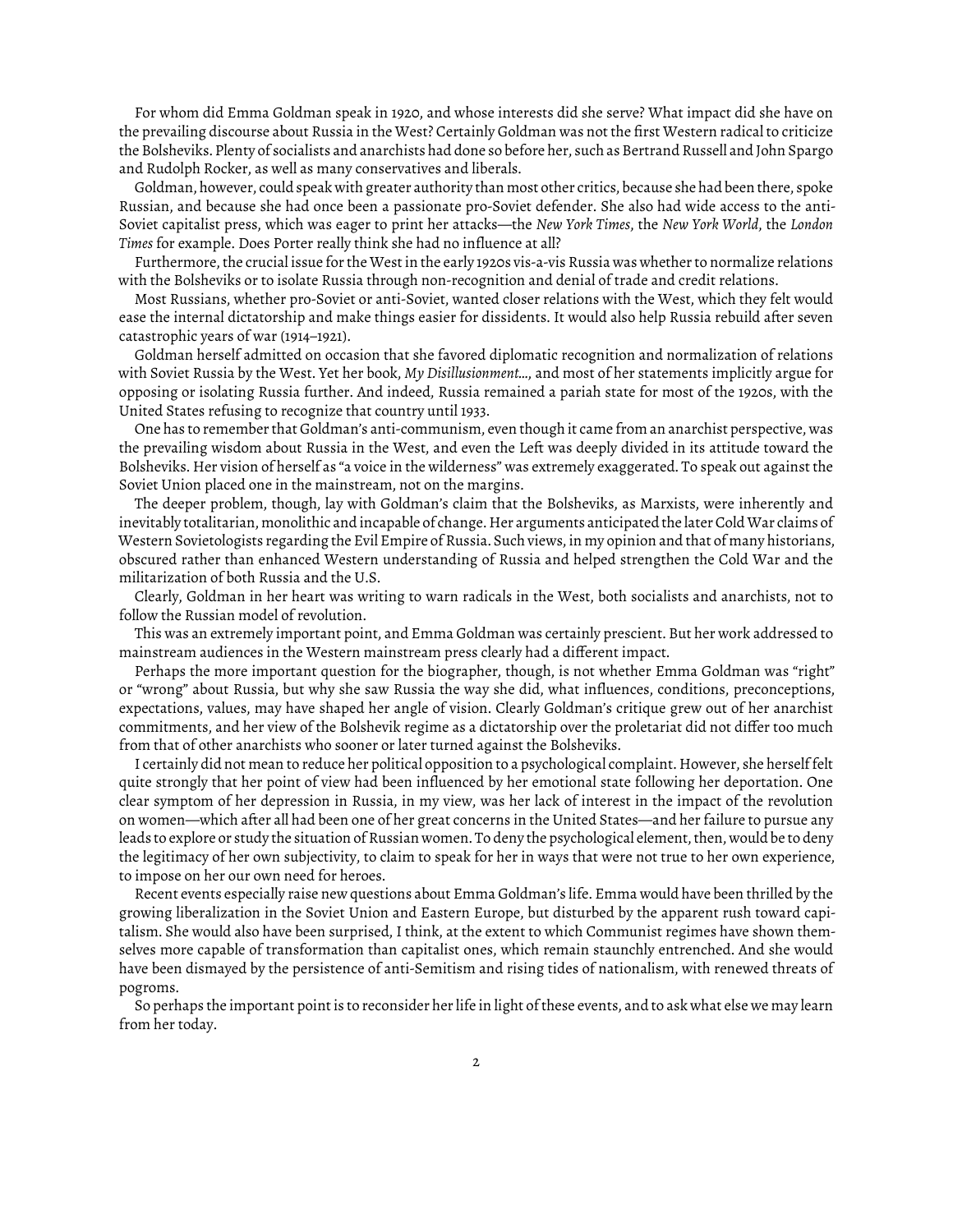Sincerely, Alice Wexler Riverside, California

## **David Porter replies:**

Not surprisingly, I find that Alice Wexler's response to my review contains some of the same strengths and weaknesses I described about her book. I'm willing to believe Wexler when she says that she did not intend to reduce Goldman's "political opposition to a psychological complaint." I also welcome her statement that it is less important for a biographer to question whether Emma Goldman was "right" or "wrong" about Russia [or Spain, etc.) than to seek to understand "why she saw Russia the way she did."

However, I still believe that the overall nature of Wexler's book obscured readers' awareness of Goldman's vision through a constant barrage of negative psychological and political commentary suggesting Goldman's lack of credibility. This de facto censorship prevented us from hearing Goldman's perspective in the first place, let alone understanding the influences, values, etc. which "shaped her angle of vision."

Having spoken with other readers of the book, I know I am not alone in this impression of the book's effect. Contrary to Wexler's belief, it is this censorship, rather than Wexler's interpretations of the Russian and Spanish revolutions, which I find most objectionable.

Of course, I do disagree with Wexler's political interpretations. A short book review and a shorter response to the author's response is inadequate space for defining the reasons for our difference. I'm sure, however, that Wexler has read enough from Goldman and other anarchists to understand my position.

Furthermore, I'm fully confident that if Emma Goldman had all the benefits of data and hindsight currently available to the scholars cited by Wexler, Goldman's perspective would sound just as sophisticated as their own while remaining, I think, very much consistent with her general orientation of the 1920s and 30s.

It seems clear from the book (and her response here) that while Wexler has read her anarchist sources, she has chosen (as she is certainly free to do) to remain outside of the influence of what she regards as anarchism's "limited" and "obsessive" perspective (pp. 231, 242). Her politics cause her 1) to assert that because Goldman foresaw in Russia an inherently unchanging dictatorship, she would have been surprised at current developments in Eastern Europe (rather than distinguishing, as anarchists would, between what a regime chooses to do and what is forced upon it by popular resistance); 2) to state that "the crucial issue for the West in the early 1920s vis-a-vis Russia was whether to normalize relations with the Bolsheviks" (rather than, as anarchists believed, whether and how a vanguardist movement could successfully co-opt a mass-based social revolution which had begun to provide tremendous inspiration for workers in the West): and 3) to state that Goldman's position against the Soviet Union was in the "mainstream" not the margins (rather than to underscore that Goldman's sense of tragedy of a betrayed revolution was not at all in the "mainstream" of Western media and elitist politicians).

Whether Emma Goldman should have used the mainstream press as a means for communicating her social revolutionary critique is a legitimate question—one which was posed to Goldman in the 1920s by some of her anarchist comrades. This dilemma continues to be posed today. But in any case, Wexler apparently never attempted the detailed research needed—if possible—to truly determine whether Goldman's writings about the Russian revolution and Bolshevik regime had any significant impact on an already ardently anti-Bolshevik Western "mainstream."

Finally, I agree that Emma Goldman would have been thrilled by the fact of apparent changes in present-day Eastern Europe. However, I'm confident that her enthusiasm for grassroots initiatives would have been matched by her appropriately critical eye toward the rapid conversion of nomenklatura to capitalist entrepreneurs—and the continued domination of local populations by hierarchical regimes of different colors.

I endorse Wexler's suggestion that we reconsider Emma Goldman's life in light of the events of Eastern Europe and ask what else we may learn from her today. However, I remain doubtful that we'll come to similar conclusions. David Porter

New Paltz, N.Y.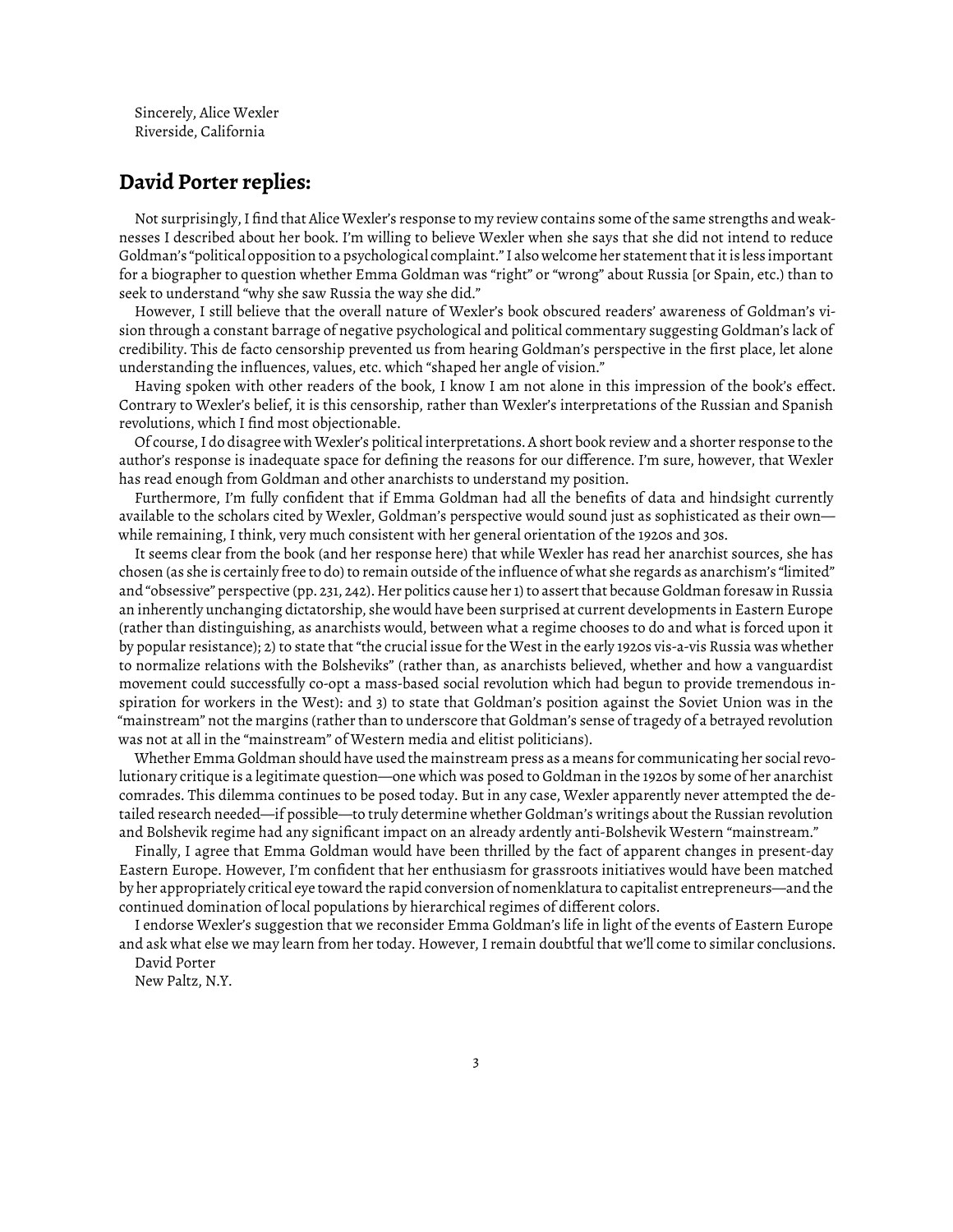## **FE response**

"An apologia for Leninism" seems no less accurate a description of Wexler's views after reading her statement that somehow the Bolshevik imposture, their counter-revolutionary seizure of the state apparatus and its draconian application is anything less than an "inherently totalitarian, monolithic, unchanging dictatorship."

Wexler's lurid suggestions that Emma Goldman was "mainstream" (when in fact she attacked soviet tyranny and western capitalism with equal vigor) and somehow a predecessor to modern neoconservative ideologues, are, in a word, repugnant. Wexler would have us believe that Goldman somehow had something in common with the likes of Jean (the death squad queen) Kirkpatrick. Goldman is held responsible for the Cold War because her exposures of the soviet betrayals of world revolution "obscured rather than enhanced Western understanding" (an utterly bankrupt, liberal formula that conceals the reality behind cut-throat imperialist competition and counterinsurgency). Her message can only be that Goldman and other revolutionaries should have kept their mouths shut—a by now well-worn variant of the leftist saw "subjectively revolutionary but objectively counterrevolutionary."

Another word—dishonest—comes to mind. It is one thing for a biographer to explore the psychological motivations of her subject, quite another to manipulate psychological analysis to promote her own authoritarian legitimations of dictatorship.

In support of Emma Goldman's views then and ours now, may we offer the following volumes:

*History of the Makhnovist Movement* by Peter Arshinov \$10

*Bolsheviks & Workers Control* by Maurice Brinton \$3

*The Russian Tragedy* by Alexander Berkman \$6

*The Kronstadt Uprising* by Ida Mett \$3.50

*Living My Life* by Emma Goldman \$18

All are available from FE Books. Please use order form on bookstore page.